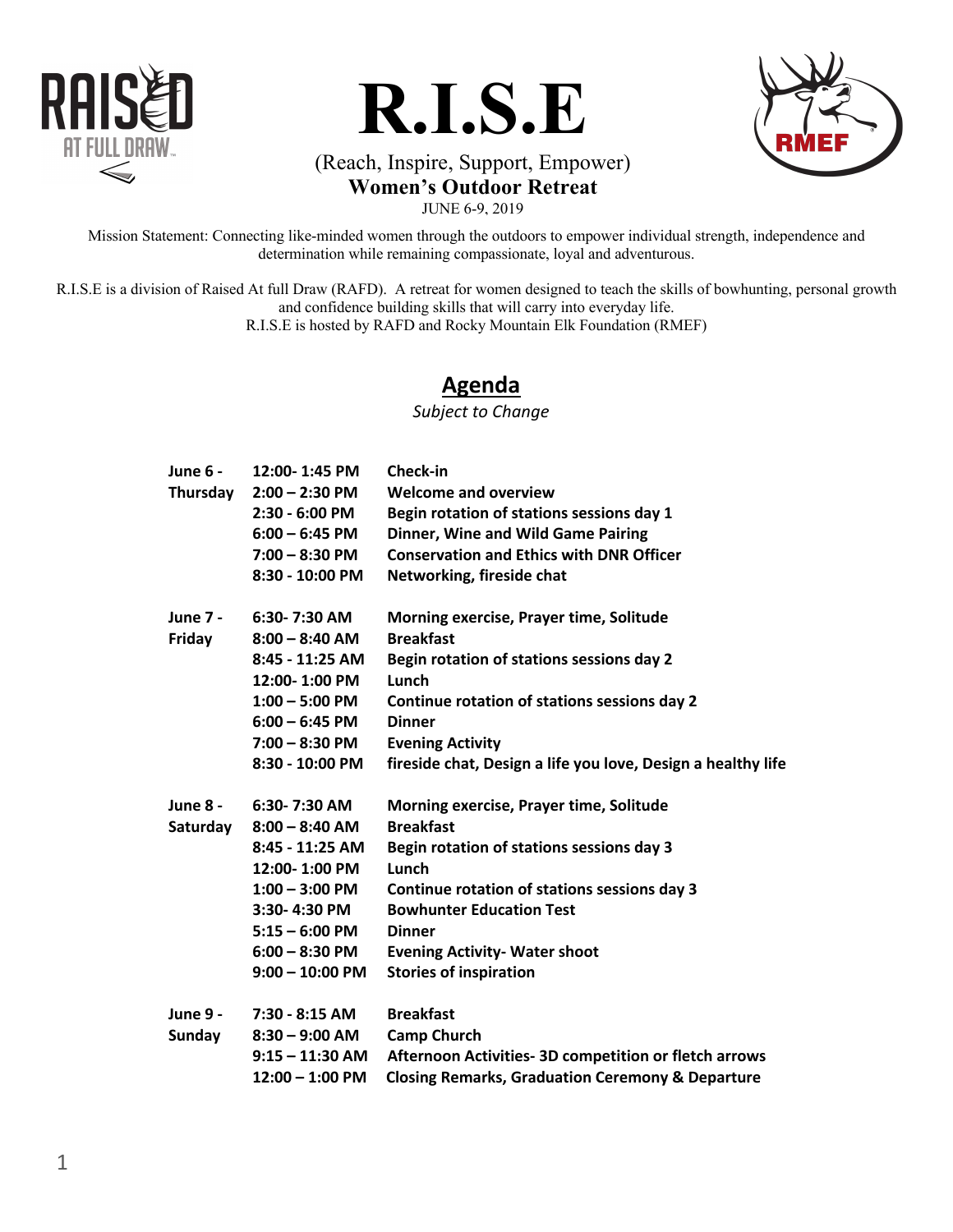# **R.I.S.E Detailed Weekend Overview**

# *Day 1 Thursday*

#### **12:00 p.m. To 2:00 - Camp registration opens**

Tents are set up and women report to archery area (need a place to hang all bows or place cases)

#### **2:00 to 2:30 - Camp Begins**

• Introduction and orientation inclusive of walk through 3D course

#### **2:30 to 3:15 (½ hour) - Chapter 4**

- *Know your bow* and how to practice *Fundamentals & Mechanics*
- Advanced archers can shoot and begin leadership orientation
- Practice on static range

#### **3:15 to 6:00 - Bows issued and sighted in/ first 3 stations**

 $\checkmark$  As women are able, they can shoot the course from the proper color marked stake with Leadership help

#### **6:00 to 6:30 - DINNER is served Wine and Wild Game Pairing**

**7:00 to 8:30/9:00 -** *Thursday Night Time Program*: (DNR Officer- *Iowa DNR*)

- **Chapter 1:** Intro to bowhunting
- **Chapter 2:** Wildlife Conservation (DNR)
- **Chapter 3:** Safe and Responsible Bowhunting (ethics public image social media etc.)

#### **8:30/10:00 pm to – Fireside Chat – Fellowship and networking**

# *Day 2 Friday*

#### **6:30 -7:30 – Morning exercise/ prayer time/ solitude**

#### **7:30 - Camp wakeup call**

#### **8:00 to 8:30 - Breakfast**

#### **8:30 to 8:45 – Prepare and get ready for the day**

#### **8:45 to 11:25 Station Sessions 1**

- Fire/Shelter building
- Basic First Aid & Survival
- Outdoor Preparedness and Orienteering

#### **1st morning concludes by 11:25 (free time to shoot if you would like)**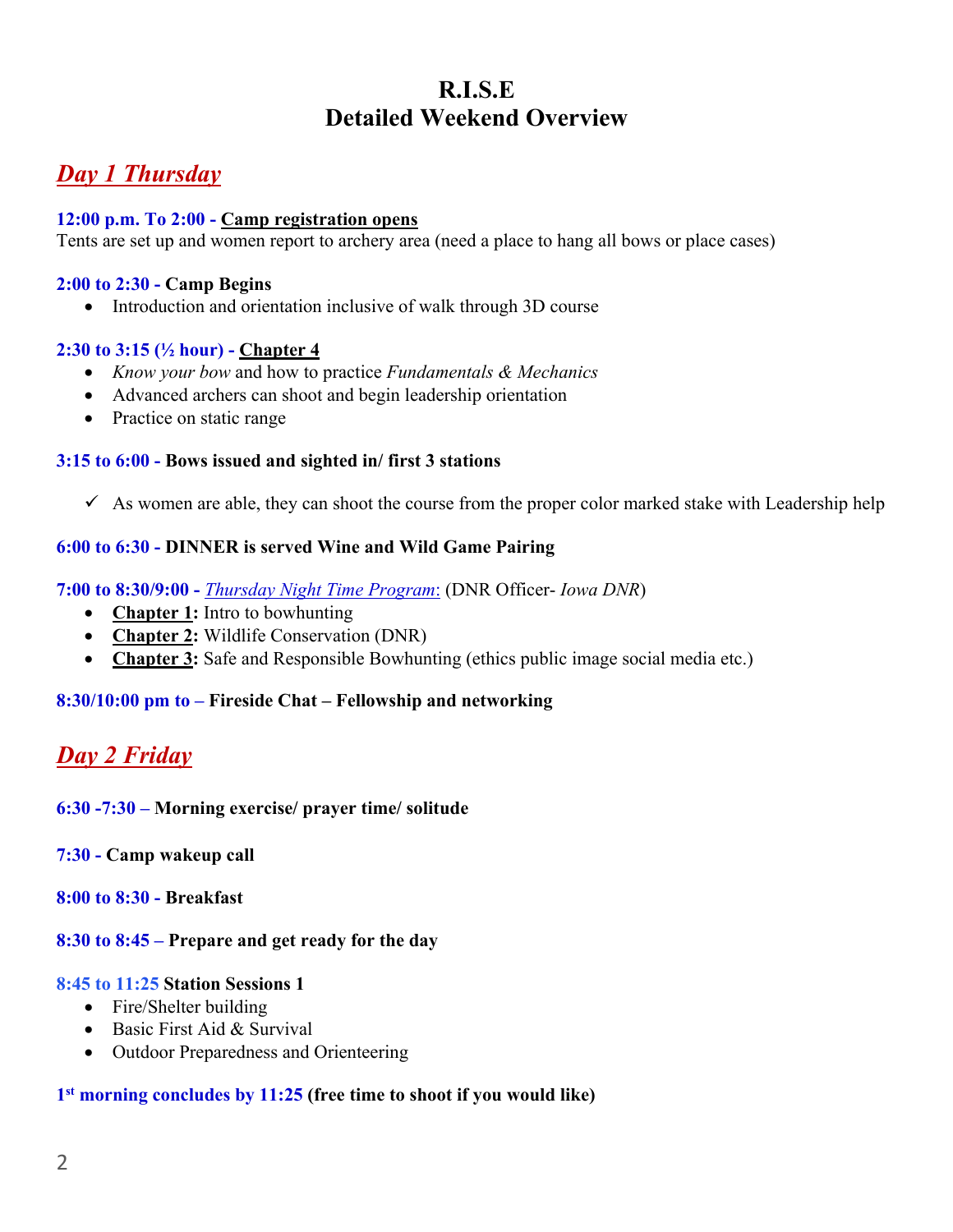### *LUNCH at 12:00 Day 2 Friday Cont.*

#### **1:00- 5:00 pm Station Sessions 2**

- Decoys
- Ladder Stands
	- o How to setup, how to wear a safety harness, judge yardage from a tree
- Ground Blinds
	- o How to setup, what they can be useful for
- Hang on tree stands
	- o How to setup, how to wear a safety harness, judge yardage from a tree
- Game Calls/ Scents Lures
	- o Various calls and how they can help your hunt
	- o Scents: what can scent effect
- Spot and stalk
	- o Clothing, quietness, how to judge yardage on the ground, movement

#### **DINNER at 6 p.m.**

#### **6:30 to 8:30/9:00 (2nd Night Program)**

#### **Possibilities for the night:**

- 1. Music
- 2. GAMO Adult rifle Pellet gun shooting course

#### **8:30 or 9:45 – Fireside Chat, networking (Design a life you love, Design a healthy life)**

#### **10:00 - Return to tents**

#### **10:30 - Lights Out**

### *Day 3 Saturday*

#### **6:30 – Morning exercise/prayer time/ solitude**

**7:30 - Camp wakeup call 8:00 to 8:30 - Breakfast 8:30 to 8:45 - Prepare and get ready for the day** 

#### **8:45- 11:25 Station Sessions 3**

- Shot angles from a stand
	- o Using a harness and climb in different stands and see the different angles
- Shot angles from the ground
	- o What is a good angle, what is not
- Vital placement on various species
	- o Determine most effective shot placement

#### **\*\*\* Morning concludes by 11:25 (free time to shoot)**

#### **12:15 to 1:00 - LUNCH**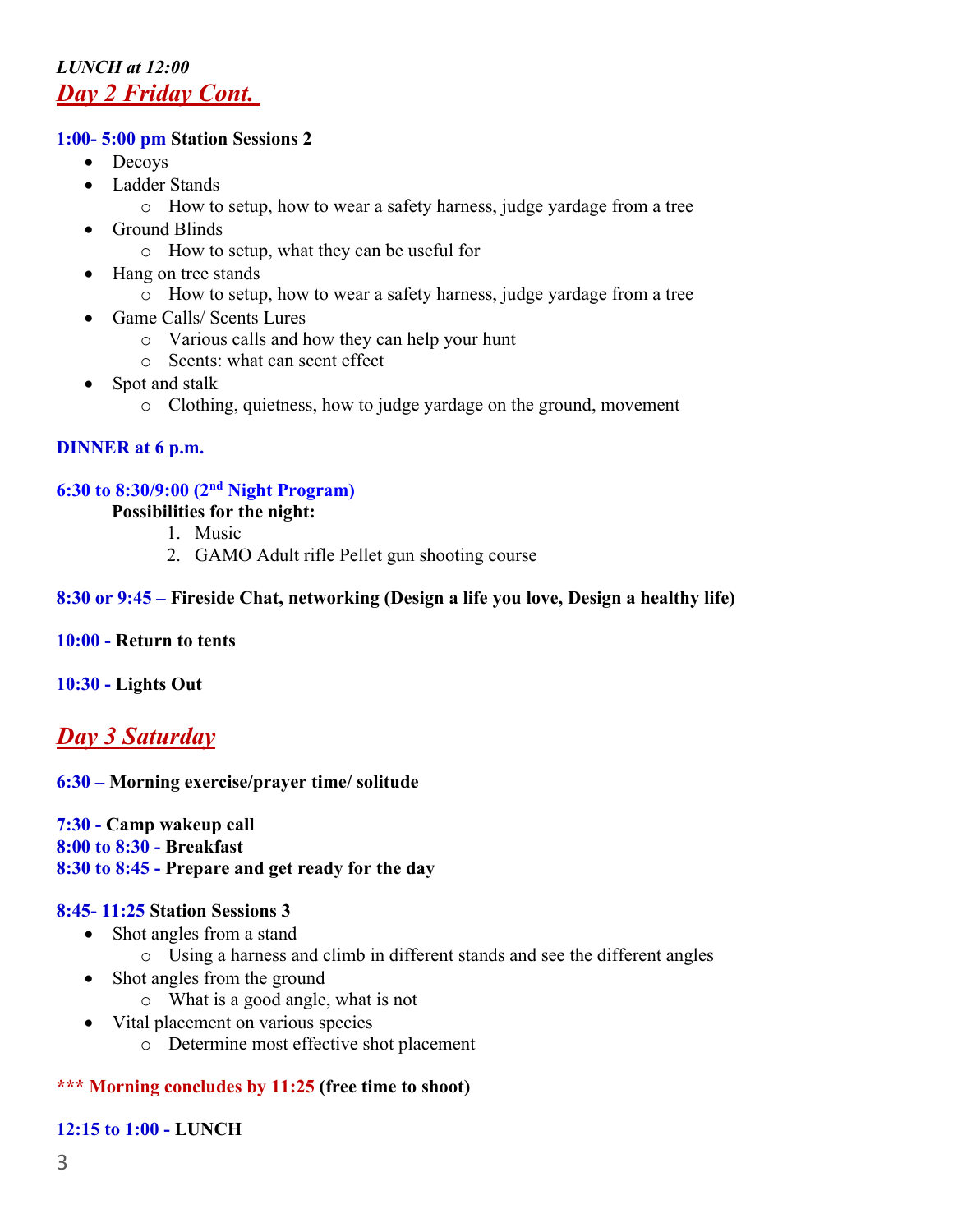# *Day 3 Saturday Cont.*

#### **1:00- 3:00 Station Sessions 4**

- Blood training and field dressing
- Blood trails and ethics
- **3:30 to 4:30 - Review and test (free time for those not needing bowhunter education)**
- **4:30 to 5:15 - Free time to shoot for everyone.**
- **5:15 to 6:00 Early dinner to prepare for water shoot**
- **6:00 p.m. to 8:00 - Water shoot**
- **8:00 to 9:00 - Free time**
- **9:00 p.m. – Movie Night / Stories of inspiration**
- **10:30 - Return to Tents**
- **11:00 - Lights Out**

## *Day 4 Sunday*

- **7:00 AM – Camp wakeup call**
- **7:30- 8:15 AM - Breakfast**
- **8:30- 9:00 AM – Camp Church** presented by Jen Colyer

#### **9:15 – 11:00 AM – 3D Target competition**

#### Optional Activities will be offered if some women do not want to participate in the archery 3d competition Design and learn to fletch your own arrows

#### **Competitions start by 9:15 (20 targets lasting roughly 1.5 hours)**

- As women come off the course, they can return RAFD equipment
- Break down camp (Tear down tents) Camp concluded by 11:30
- Clean up and preparation for graduation

#### **Surveys filled out prior to ceremony starting**

#### **Graduation is 12:00**

- Final two shooters from the advanced category shoot out for the title
- Present Hunter Education cards
- Raised Hunting gear and apparel available for purchase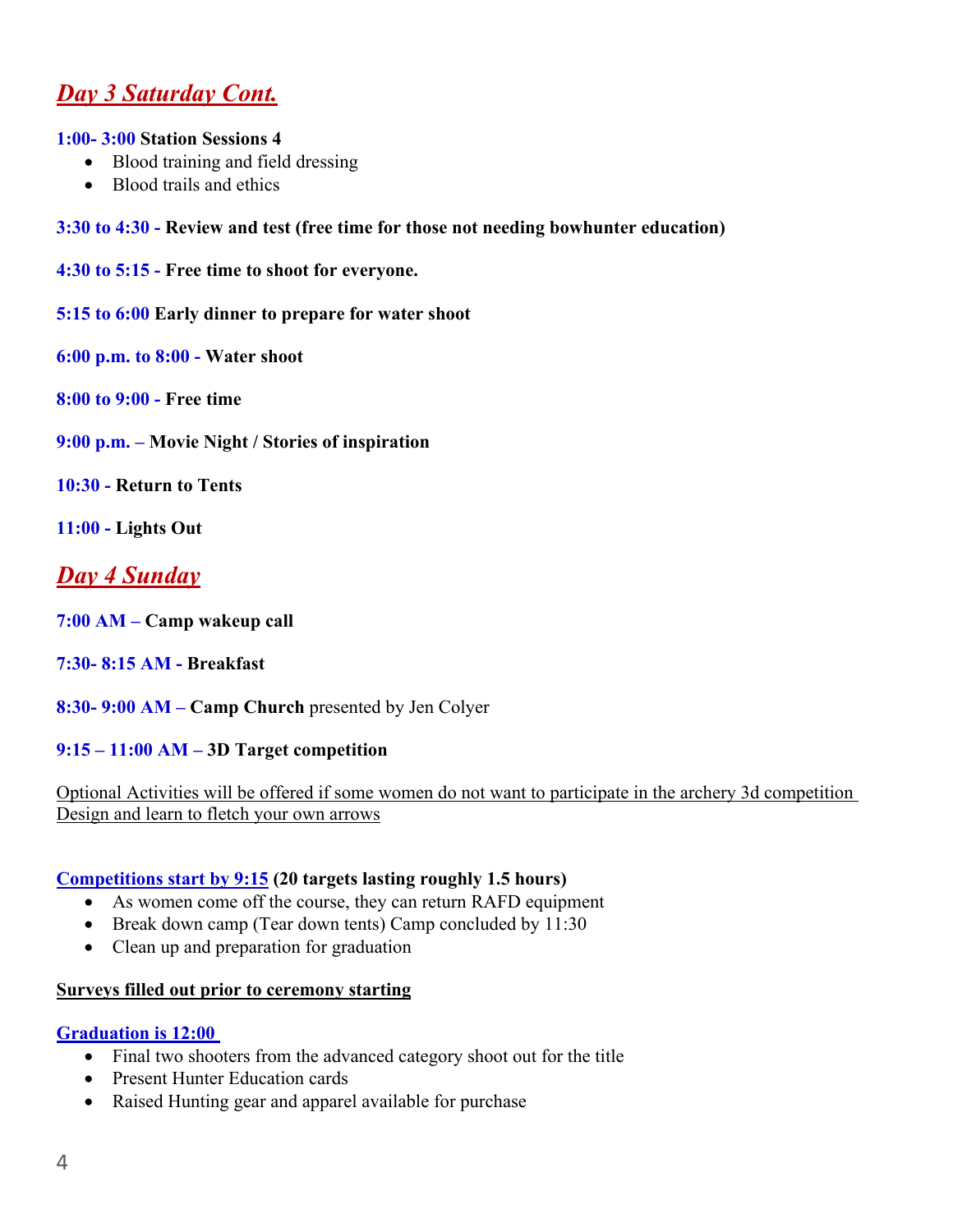### *WHAT TO BRING* **(Proper Gear)**

We look forward to having you at our R.I.S.E Camp this year! The following information will ensure that you will have everything you need at camp:

#### \*\*\*PLEASE LABEL ALL GEAR WITH FIRST AND LAST NAME\*\*\*

- o Tent (with stakes and rain fly, for stormy conditions)
- o Sleeping bag and pad, pillow
- o Personal items: clothing, extra socks, etc. (enough for 4 days)
- o Cool clothing (Iowa is hot and humid in the summer)
- o Warm jacket for mornings and evenings
- o Hiking Boots or sturdy, CLOSED-TOED shoes for being outside
- o Rain gear
- o Towel and Bathing suit for showering
- o Toiletries / Personal Items (Medication)
- o Camp chair
- o Insect repellant, Sunscreen, Lip balm
- o Flashlight or headlamp and extra batteries

#### **Optional Items**

o Archery equipment Ie Bow, Arrows, Hip Quivers, Release

 (If you are bringing your own bow, please have it in a case. Including all accessories, finger tab/release, arrows with field points, NO broad heads allowed)

- o 12 matching arrows (if you are bringing own archery equipment)
- o Compass
- o GPS unit
- o Daypack (used to carry water and snacks around camp and 3D trail)
- o Personal Game Calls
- o Camera

Many of these items may need to be purchased for the first time. We understand that this is an investment however we are hoping these are items you will use over and over.

In addition, we want to be able to continue to be there for you as you grow in your outdoor journey. To do that we have designed a mobile app called **Raised Outdoors!** This app is full of huge savings entertainment and education. No worries if you forget something you learned at camp, you can look it up and reference it on the app.

In order to **SAVE MONEY** download the Raised Outdoors app from the app store. Subscribe for \$4.99 per month or \$49.99 for the year. This will unlock huge savings on many of the items listed above! These are exclusive discounts for Raised Outdoors members only.

Example: **ALPS OUTDOORS SAVE 25%** (back packs, tents chairs)

- Cyclops: Save 50% on flashlights, head lamps and more!!
- Legendary Whitetails Save 10%
- Outdoor Edge Save 25% on knives
- Scott Archery save 15% on releases
- Raised Hunting Save 20% on store items (home décor not included)
- And much much more!!